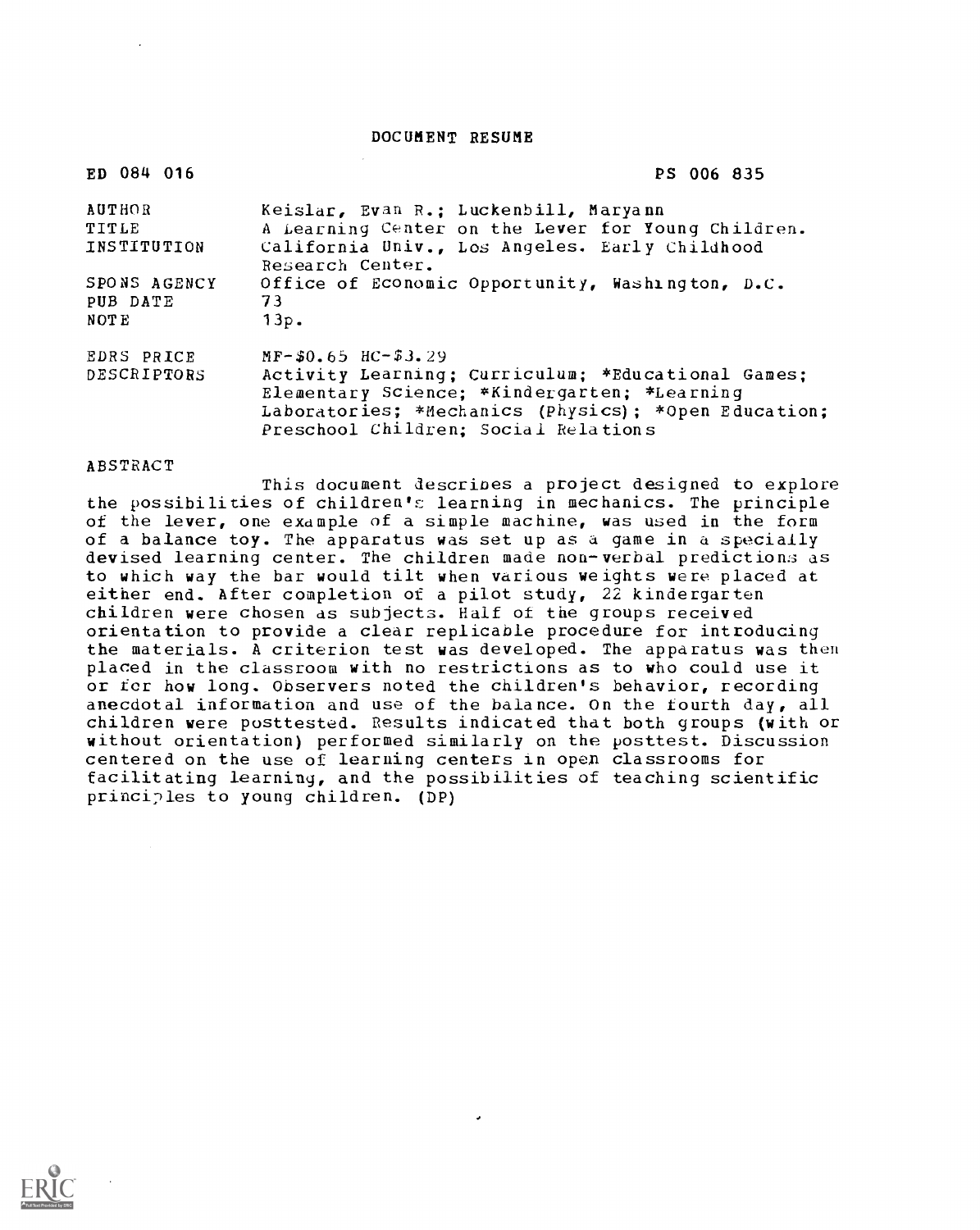08401  $\Box$  U S. DEPARTMENT OF HEALTH<br>- EDUCATION & WELFARE<br>- NATIONAL INSTITUTE OF<br>- EDUCATION

A LEARNING CENTER ON THE LEVER FOR YOUNG CHILDREN

by

Evan R. Keislar and Maryann Luckenbill

University of California, Los Angeles

1973

6835 Appreciation is expressed to the Brentwood Presbyterian Church Nursery School, Mrs. Jane Gruber, Director, and Mrs. Jean Smiley, Head Teacher; and the Santa Children's Center, Mrs. Libbie Ranslem, Head Teacher and Mrs. Betsy Laumillet, Monica Children Centers, Mrs. Docia Zavitkovsky, Director, and the Ocean Park Kindergarten teacher, for their interest and participation in this study.

This research was funded in part by the UCLA Early Childhood Research Center  $\sum$  through Grant Number CG 9938 from the Office of Economic Opportunity, **global** Dr. Carolyn Stern, Director.

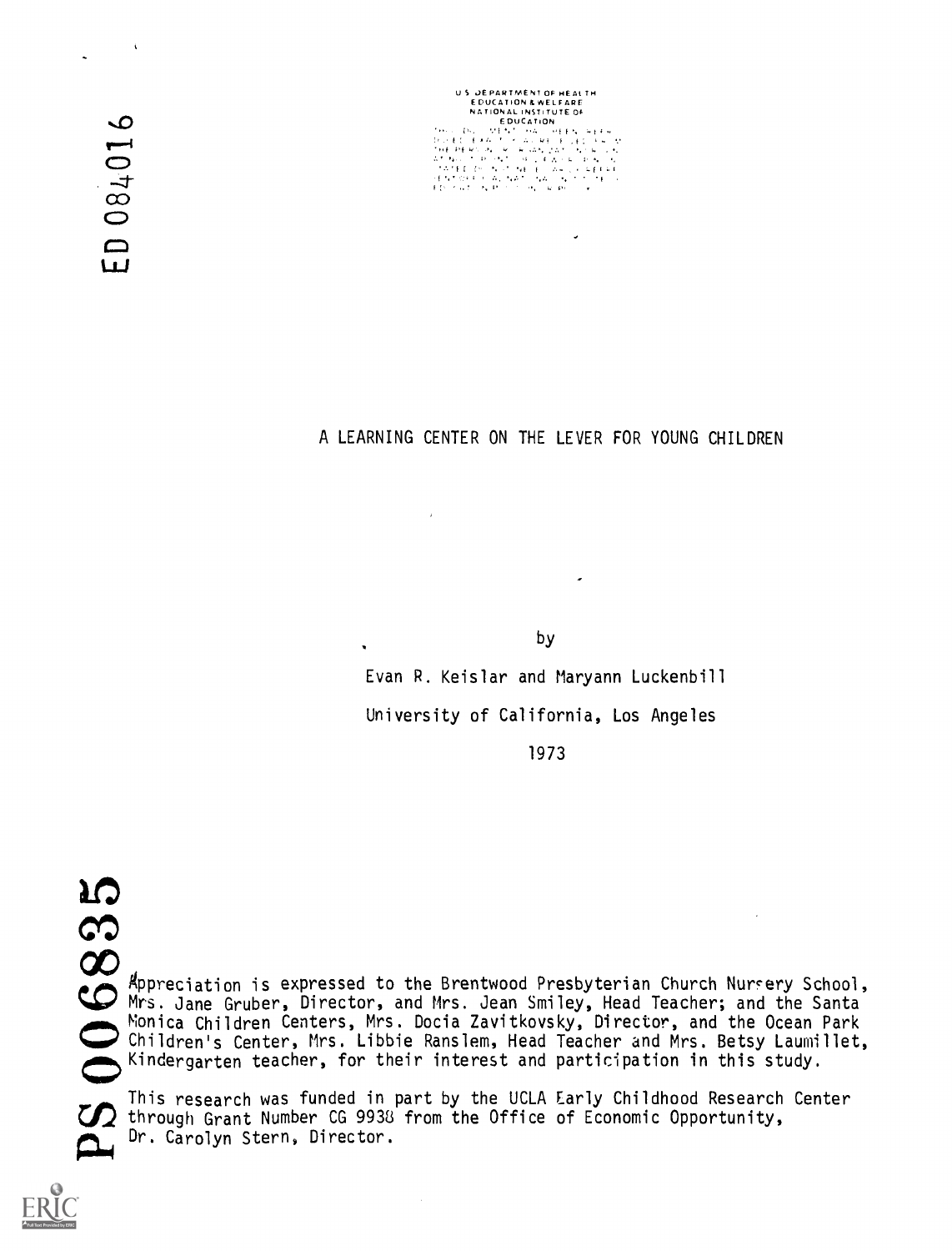### LEARNING ABOUT THE LEVER

Every young child's encounter with the physical environment offers a potential contact with the field of science. A rich experience is always available to cultivate the child's wonder and exploration of his environment. In particular, one door, often opened by teachers, is the world of biology: children in a nursery school frequently participate in projects in which they observe the ways pets grow and plants germinate. The physical sciences have also been introduced through projects which are created for and by the young child; children are fascinated to learn about how flashlights work, why it rains, or the mystery of ice.

It was the purpose of this project to explore the possibilities of children's learning in another field of physics, specifically, the branch of mechanics. It was the principle of the lever, one example of a simple machine, which was selected for this project. This idea states that a small force acting over a large distance can be transformed into a large force acting over a small distance and vice versa. The principle is reflected in many ways in the child's own personal world. For example, his tricycle, the see saw, a can opener, and his own arm all involve the principle of the lever. It would seem most appropriate to help young children explore this world and thus increase their understanding and sense of mastery.

In this study children were introduced to the use of a simple lever in the form of a balance through a specially devised learning center. They were helped to explore this relationship in several ways by playing with apparatus as a game. The goal posed was to make predictions as to which way a balance would tilt when weights were placed upon it. Children on a see-saw soon discover that sitting out on the very edge pulls them down and raises their partner on the other side, who is sitting closer to the center. This simple idea was demonstrated by the apparatus. By restricting the number and arrangements of weights, the difficulty of the problem was adjusted so as to be appropriate for young children.

In this center children played with two equal weights, which could be placed one on each arm of the balance, as on a see-saw. Weights could be placed only on pegs, three on each side. The principle which was to be learned was simple: the way the balance tilted depended solely on which weight was farther from the center (the fulcrum).

The same principle of the lever was illustrated in a variety of ways by giving the child an opportunity to play with other equipment. For example, a model see-saw was created where dolls could sit in one of three possible positions on each side. Another balance provided only two positions on each side of the fulcrum. On a third balance a doll was raised or lowered by sliding a weight on the opposite side; in the far-out position the weight caused the balance to tilt one way, but when slid into the center the balance tilted in the opposite direction. Still another toy involved the use of a

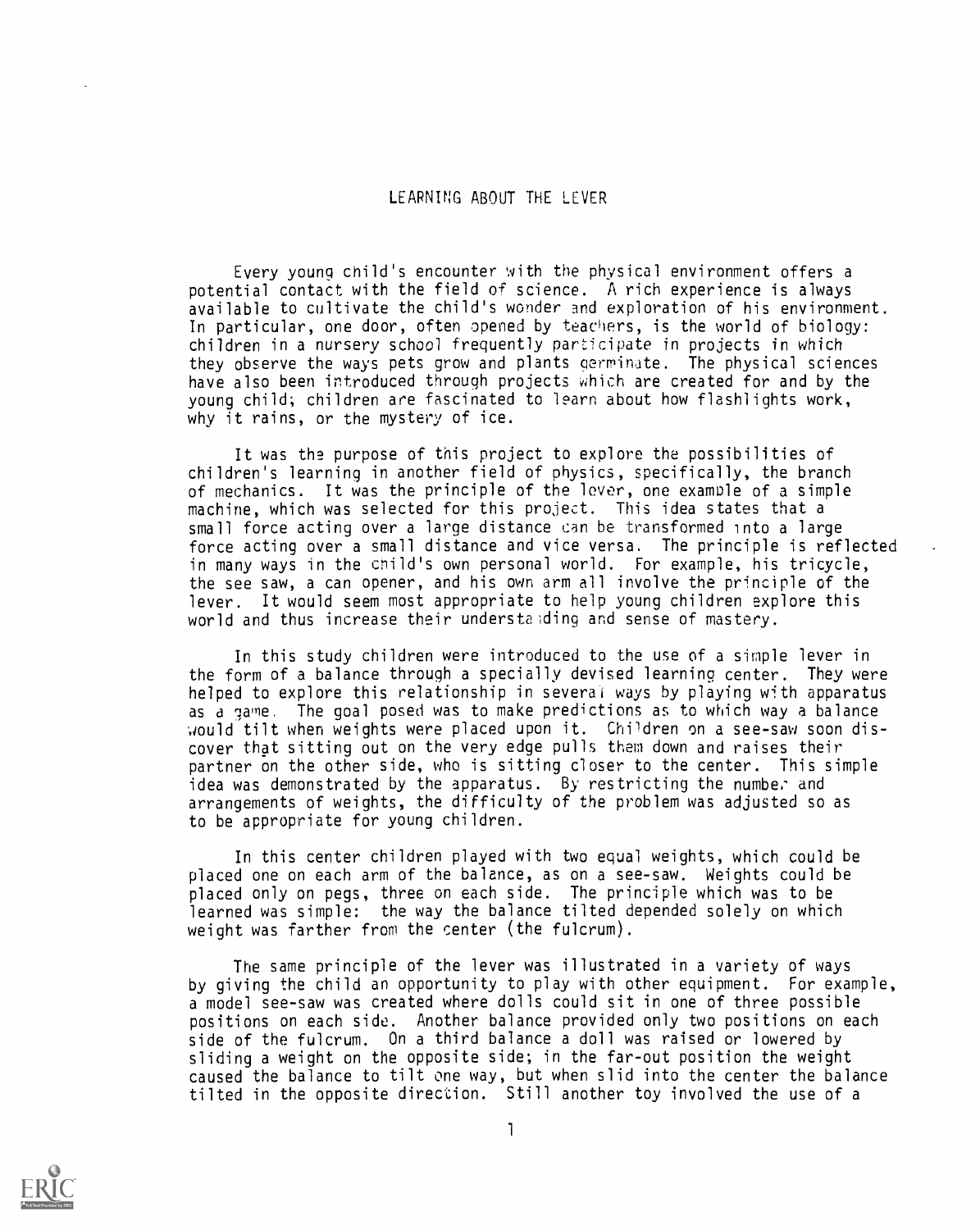lever in which the child's own weight on a small "crowbar" permitted him to lift up a metal plate otherwise held tightly against a magnet; unless the child adjusted the lever properly, he could not budge the plate.

For all of the experimental toys, the balance bar or lever was painted yellow while the rest of the apparatus was green. In this way it was hoped to call the child's attention to the lever and its point of support, and thus see the relationship involved in many examples.

The major study was carried out only with the first balance described, a learning center called the Monkey Balance Game. The other items were used for general observation of children's play but no quantitative information was obtained. The purpose was to discover whether young children would play with these materials in ways that would help them learn the principles of the lever as demonstrated by their ability to predict.

### The Monkey Balance Game

The apparatus used for the Monkey balance Game consisted of a 30" balance, mounted on a post, which was in turn fastened to a platform,  $10'' \times 30''$  in size. In Figures <sup>1</sup> and 2 drawings are presented to show the apparatus in detail. On each arm of the balance three pegs were inserted at intervals of 4-3/4" from the center. Weights could therefore be suspended from any of six positions.

Weights for this game consisted of two small wooden monkeys obtained from an import shop. (An illustration is presented in Figure 3.) It was easy for a child to hang either monkey, by its outstretched arm or tail, from any of the pegs. By inserting as many lead pellets as needed, the weights of the two monkeys were made equal, so that when they were placed on pegs equidistant from the center the balance would remain in a level position. When the monkeys were placed in any other positions, the balance would tilt at a 45° angle. However, a brake or the lever kept the balance fixed in a level position until the child was ready to test it. In order to find out which direction the lever would tilt, or if it would tilt at all, the child pressed down on a handle to release the brake. When he let go of the handle, it locked the balance again.

The game consisted of making predictions as to what the lever would do when the monkeys were placed on the pegs in different arrangements. To help the child make predictions in a visual, motor, and non-verbal fashion, a small "prediction bar" was placed on the post below tne balance. This bar, fastened in the middle to the post, could be moved only to three positions, a 45° tilt to the left, level, and a 45° tilt to the right. The small prediction bar was also painted yellow so that the child could easily tell whether the bars were or were not parallel, and thus whether the prediction he had made was confirmed. To play the game, the child placed the two monkeys on any of the pegs he wished, set the prediction bar the way he thought the balance would tilt, and pressed the brake handle to check out his prediction.

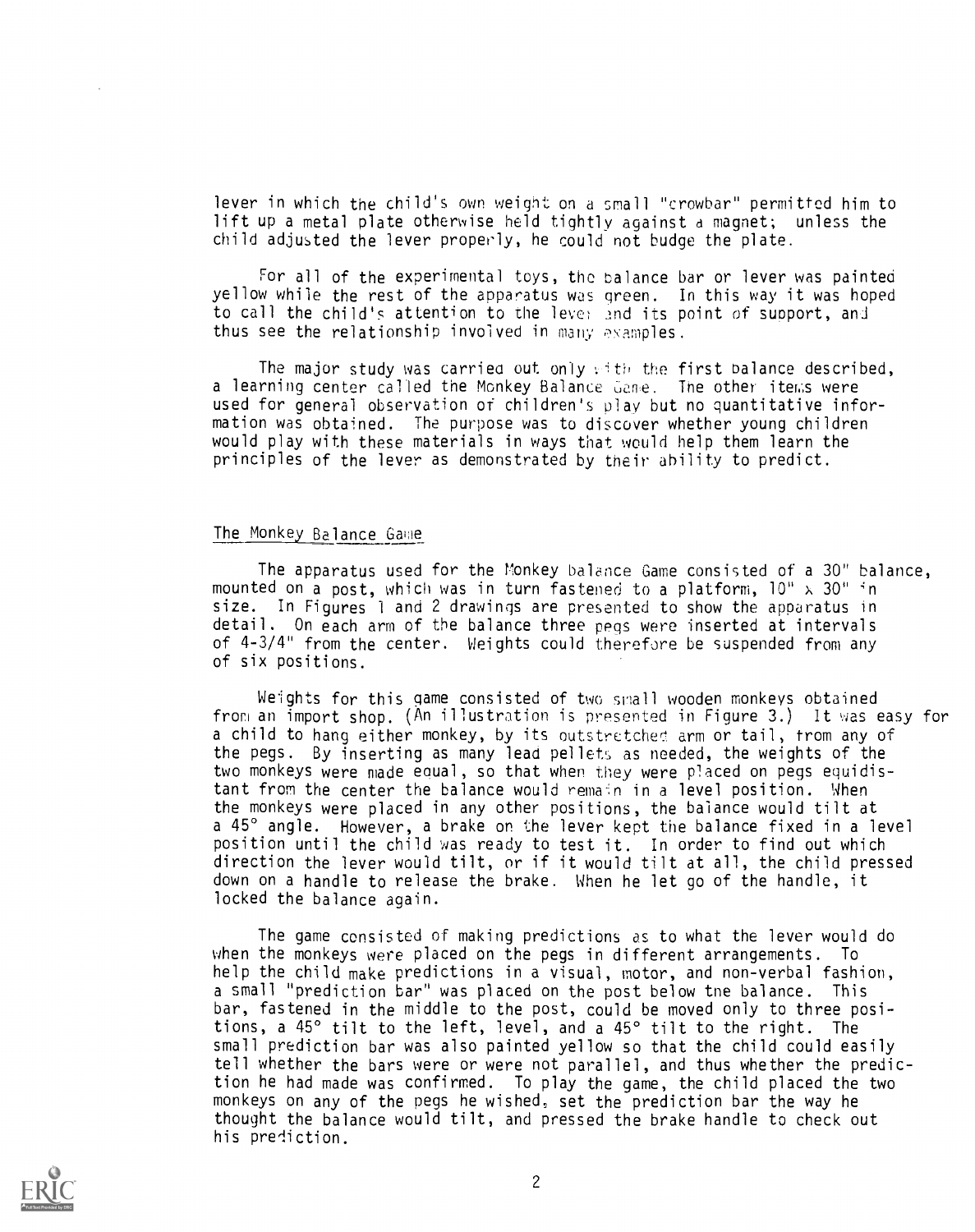

 $A - BA/ance \cdot 30''$  x 13/4"  $D - Prediction$   $Bar - 12''$   $G - Stond - 30''$  x 10"<br> $B - Peg$   $g$ . knob  $-2''$   $F - Brake$ <br> $C - Fulorum - 163/4''$   $F - Brake$   $Relcase$   $Brake$   $mez/unit/10$ 

Figure 1. Front view of Monkey Balance Game.

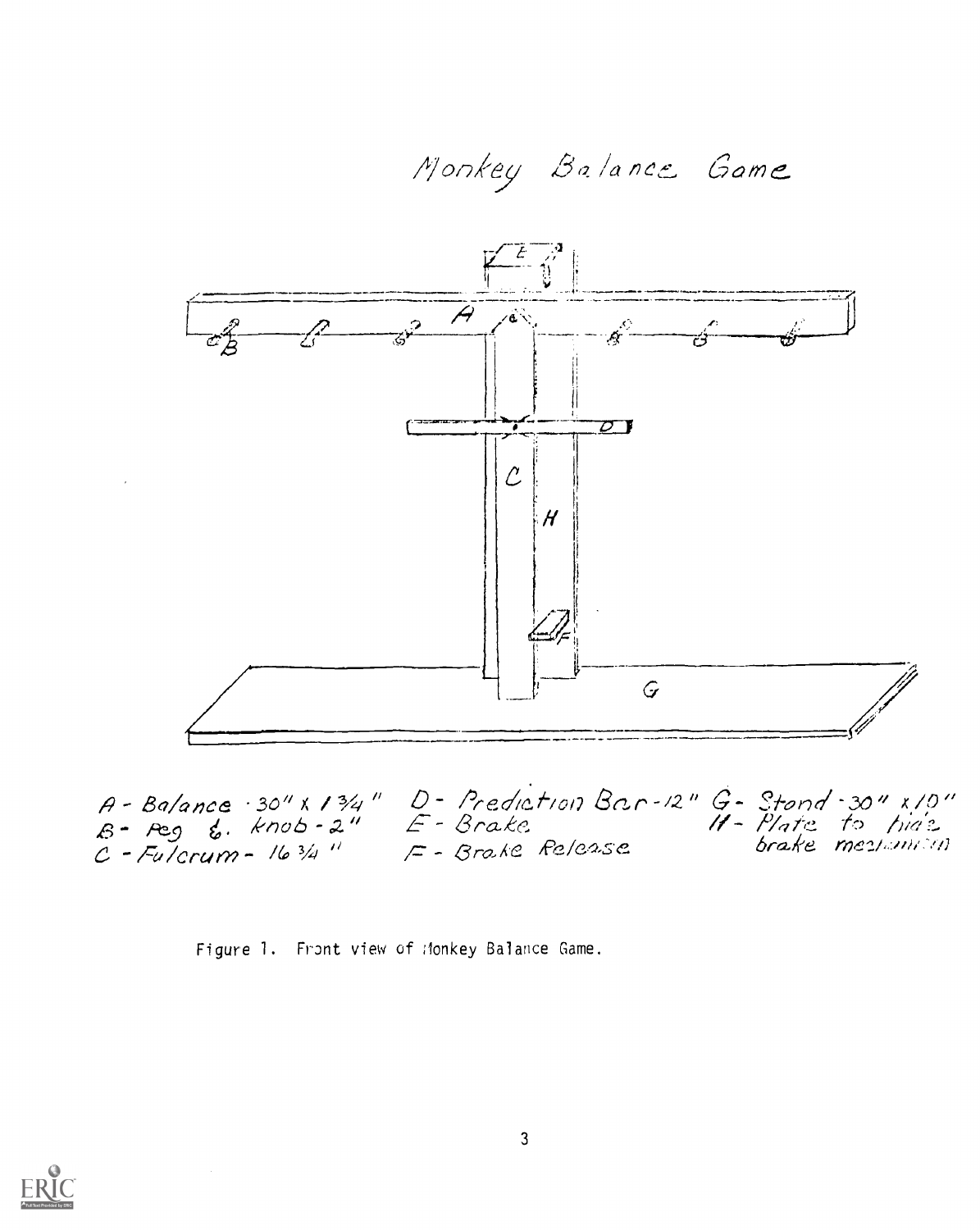

A-Balance E- Brake B- Peg<br>C- Fulcrum F - Brake Release of brake G-Stand D-Prediction Bar H-Plate to mosk.<br>D-Prediction Bar H-Plate mechanism F pressed, pivots  $k$ , lowers  $I$ , pivots  $J$  and<br>raises  $E$  to release  $A$ 



Figure 2. Side and Back View of Monkey Balance Game.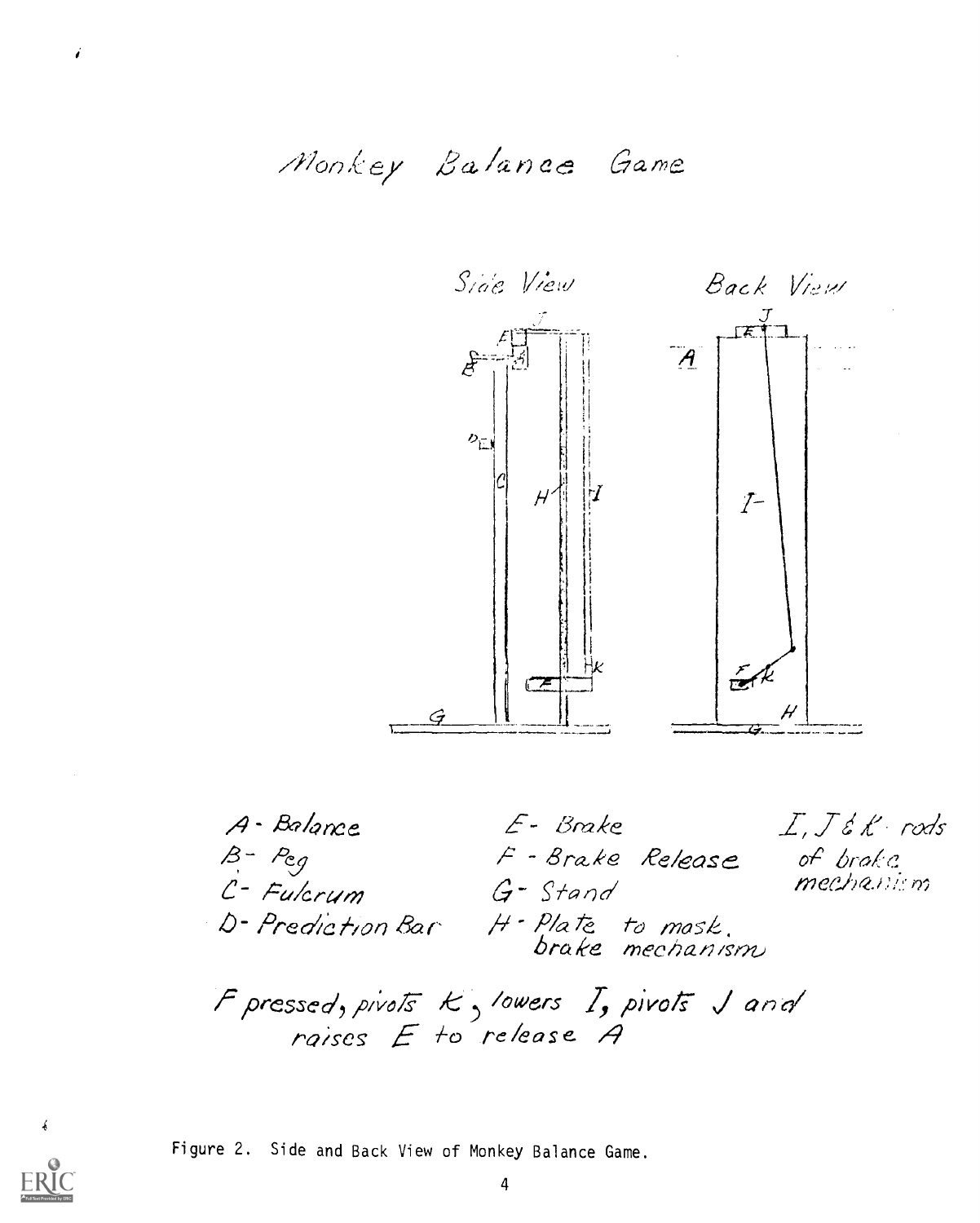







 $\bar{z}$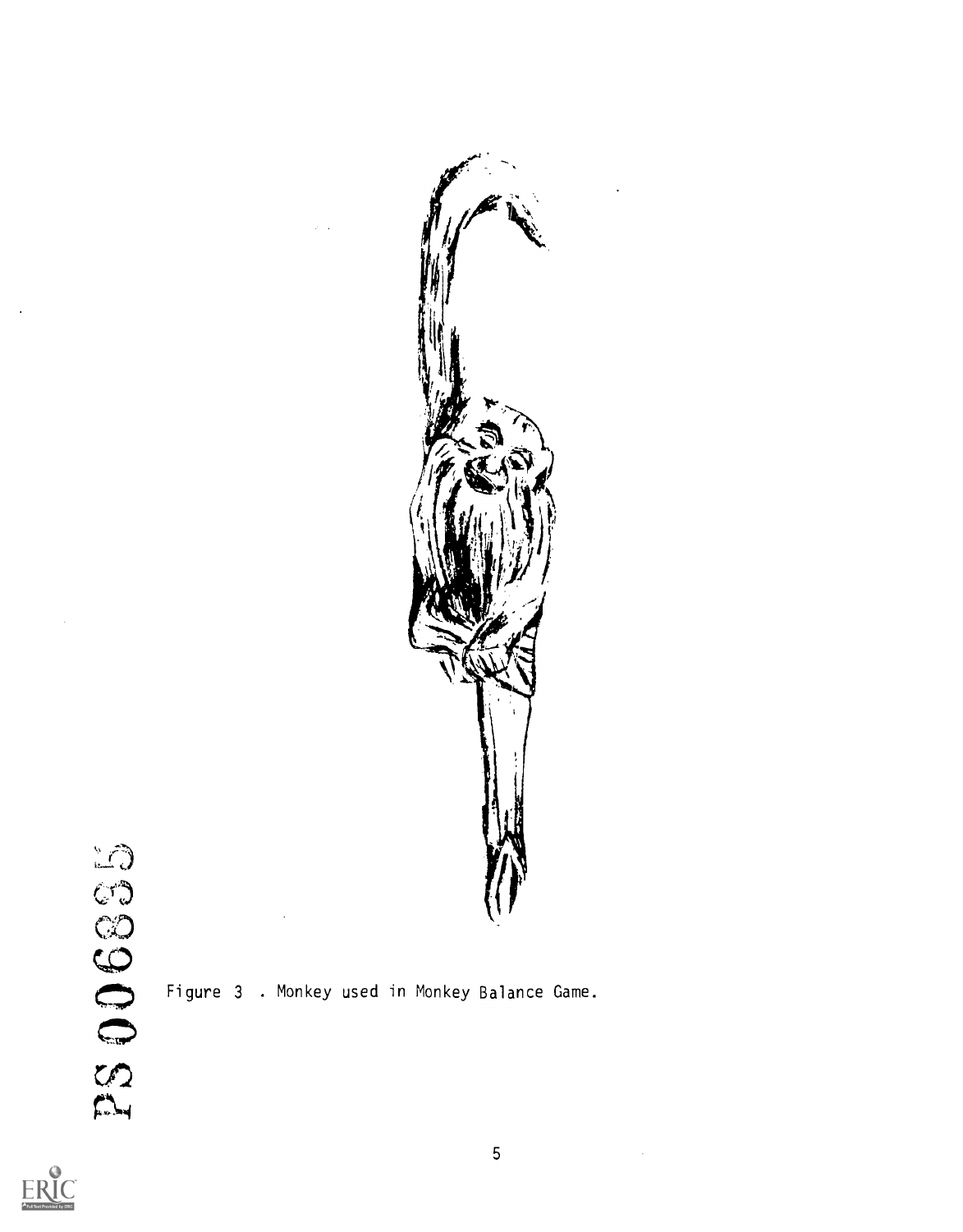### Pilot Study

The balance game was first pilot tested with 20 four and five year old children in a private nursery school, Children were introduced to the Monkey Balance Game first in an individual setting. Then in one corner of the play yard a center was created using the entire set of equipment previously listed.

As a result of the pilot study a number  $\beta^+$  important developments ,Jere initiated:

1. Modifications in the apparatus were made to make the principle clearer to the children.

2. An orientation was produced to provide a clear replicable procedure for introducing the materials. In the orientation procedures the experimenter made sure that the children understood that the balance was free when the brake handle was pressed and that it moved into three possible positions. A complete description of the orientation is presented in Appendix A.

3. A criterion test was developed as a result of exploring the value of several kinds of questions. This test in Final form consisting of 13 questions is given in Appendix B. In the first eight questions, the experimenter placed the red and blue monkeys at various positions on the opposite sides of the balance and the child was asked to use the small bar to predict the direction the large bar would tilt when the brake was released. Then, in the last five questions, he was asked to use the monkeys to make the balance tilt in the direction indicated by the prediction bar as set by the experimenter.

4. On the basis of results of criterion testirg and observation it was decided that five years old weuld be the most appropriate age for use of these materials.

### Major Study

A more formal study was then conducted with 22 children in a public school kindergarten class. Half the class was selected at random for orientation and criterion testing. They were taken individually into a classroom, given the orientation and test, and then allowed to play with the apparatus for about 10-15 minutes. When the child asked the experimenter questions, he was told to "try and see what happens".

The game apparatus was then placed in the open classroom for three two-hour sessions during the free play period. All children in the class were encouraged to play with the game by the teacher, just a she would encourage the children to play with any other toy or resource in the school. Meanwhile, after the first day, the other related toys were introduced to the learning center: the see-saw, the sliding balance, the crowbar, and the simple balance. There were no restrictions as to who or how many could play.

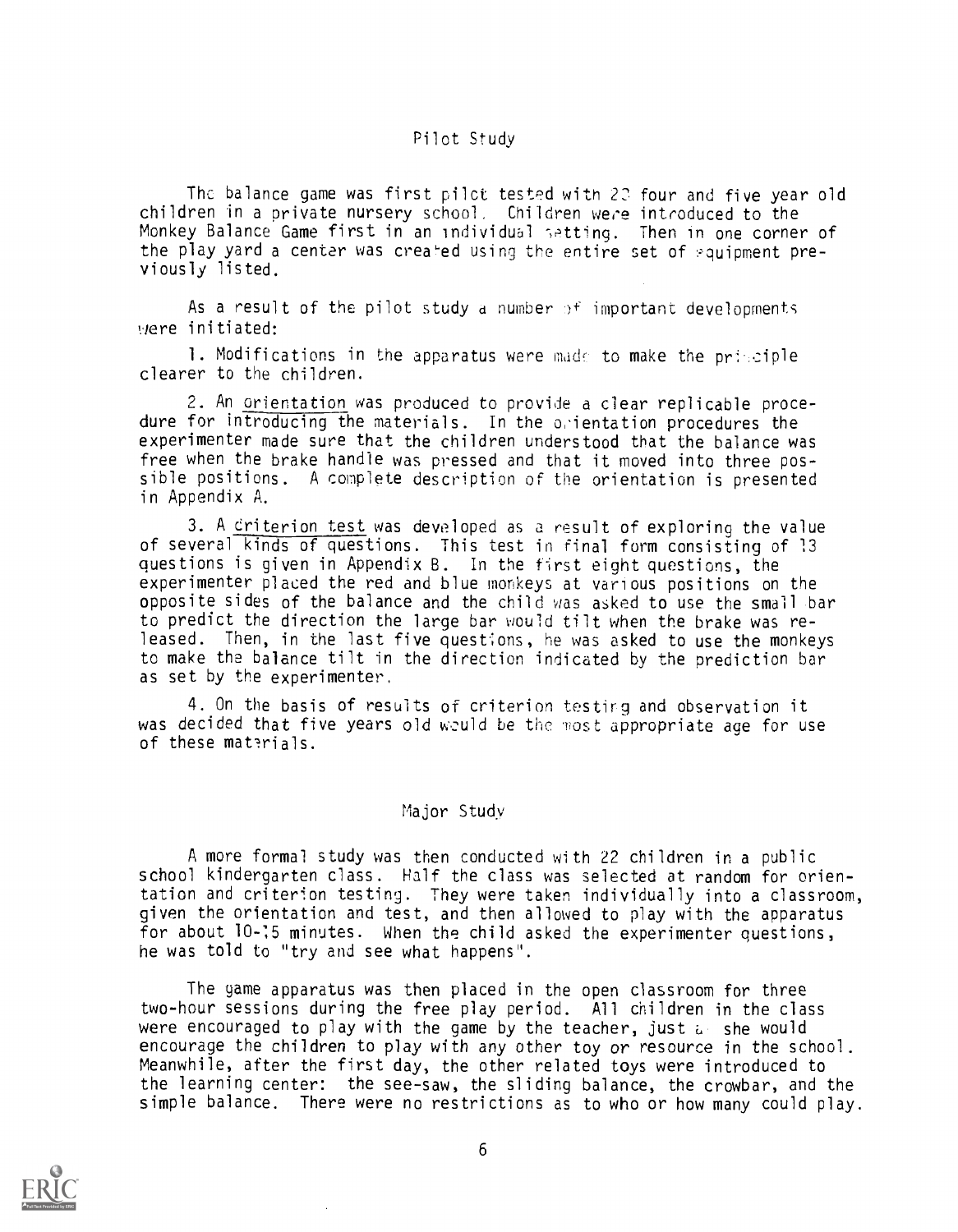An observer was stationed nearby , note the behavior of children during their play at the center. ...Friecdotal information and the extent of use of toys were recorded.

On the fourth day, all children were posttested on the monkey appara-<br>tus using the same question in the criterion test. For half the subjects,<br>the non-oriented children, this test was encountered for the first time.<br>In ad the see-saw game, the experimenter acting as the "brake".

### Results

In Figure 4 are presented the results of the pretest and posttest for the oriented children and in Figure 5 the results of the posttest for the non-oriented children. It should be noted that non-oriented children who were given no special instruction, but who were allowed to play the game in the open classroom, performed on the posttest almost as well as oriented children who were given an individual opportunity to explore and play with the materials. This second group was given no pretest and thus received no special set to learn. Of course, the non-oriented group undoubtedly observed their peers and appeared to profit from the experience fully as much as those given special individual orientation. Figure 6 presents the results of the see-saw test. Although no pretest scores are available for the see-saw, the posttest scores were as high as.those of the Monkey Balance Game.

Throughout the three days of free play with the equipment there was much interest in the learning center especially when another new toy was introduced. With the exception of a few 3-5 minute periods, the materials were in constant use by one or more children. However, wide individual differences were noted. Some children played at the center-a good deal, others participated only slightly. While there was some sense of turntaking by the children, there was quite a bit of mutual help and even competition on more than one occasion. Children on two different pieces of equipment raced to see who could do all the possible positions first, taking turns calling them out. One girl even drew a picture of each of the positions and wrote in the words "straight", crooked", and "down" as descriptive labels.

### Discussion

The results of this study have suggested the possibilities of introducing young children, at the kindergarten level, to principles of mechanics which are involved in their personal world. Furthermore, by simply providing the opportunity to explore materials which illustrate the principles, the youngsters were able to learn salient relationships, with little or no teacher intervention. The materials provided were fun to play with as reflected in the children's eagerness to play each time. This in turn made the center more popular and encouraged peer tutoring and peer interaction.

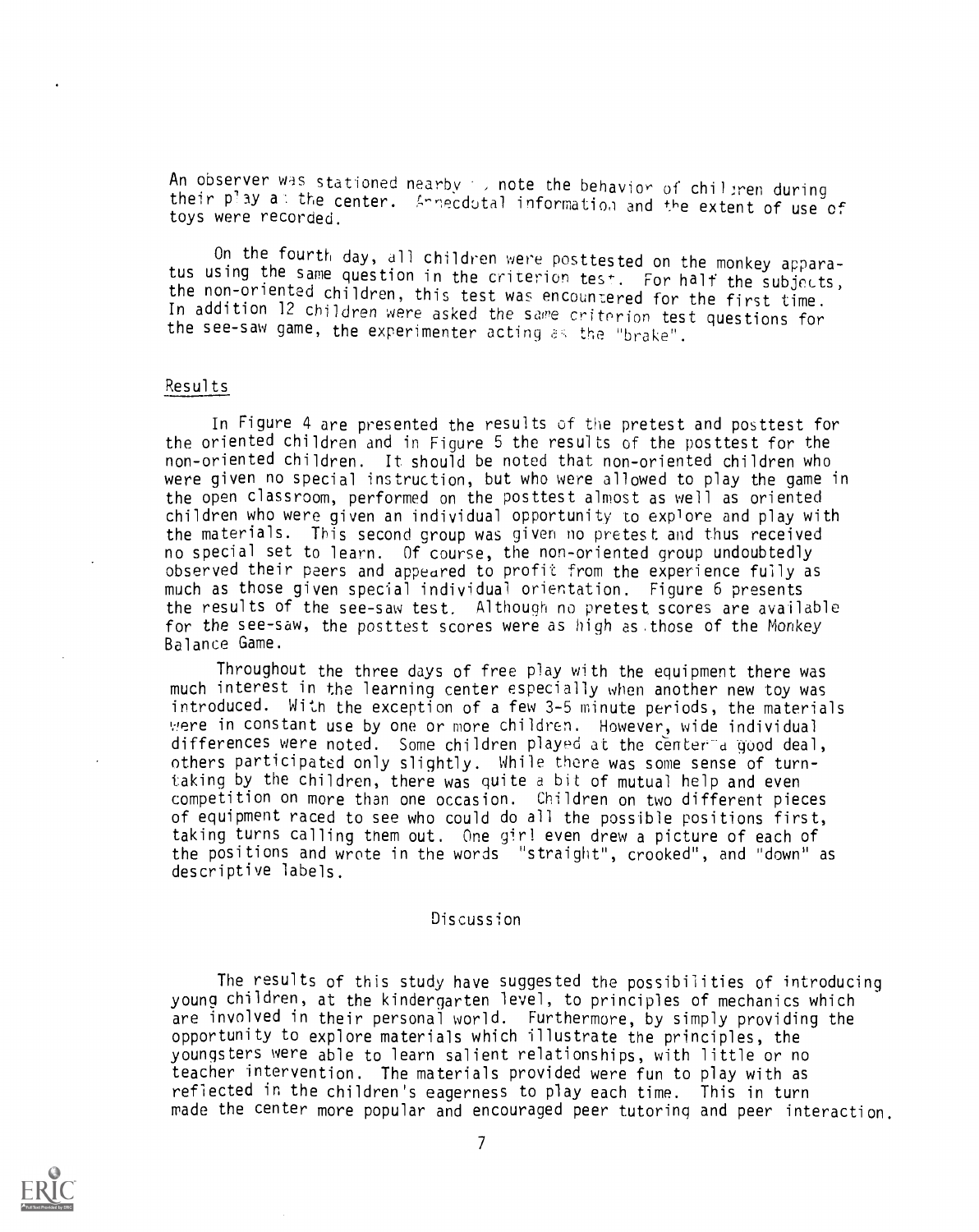





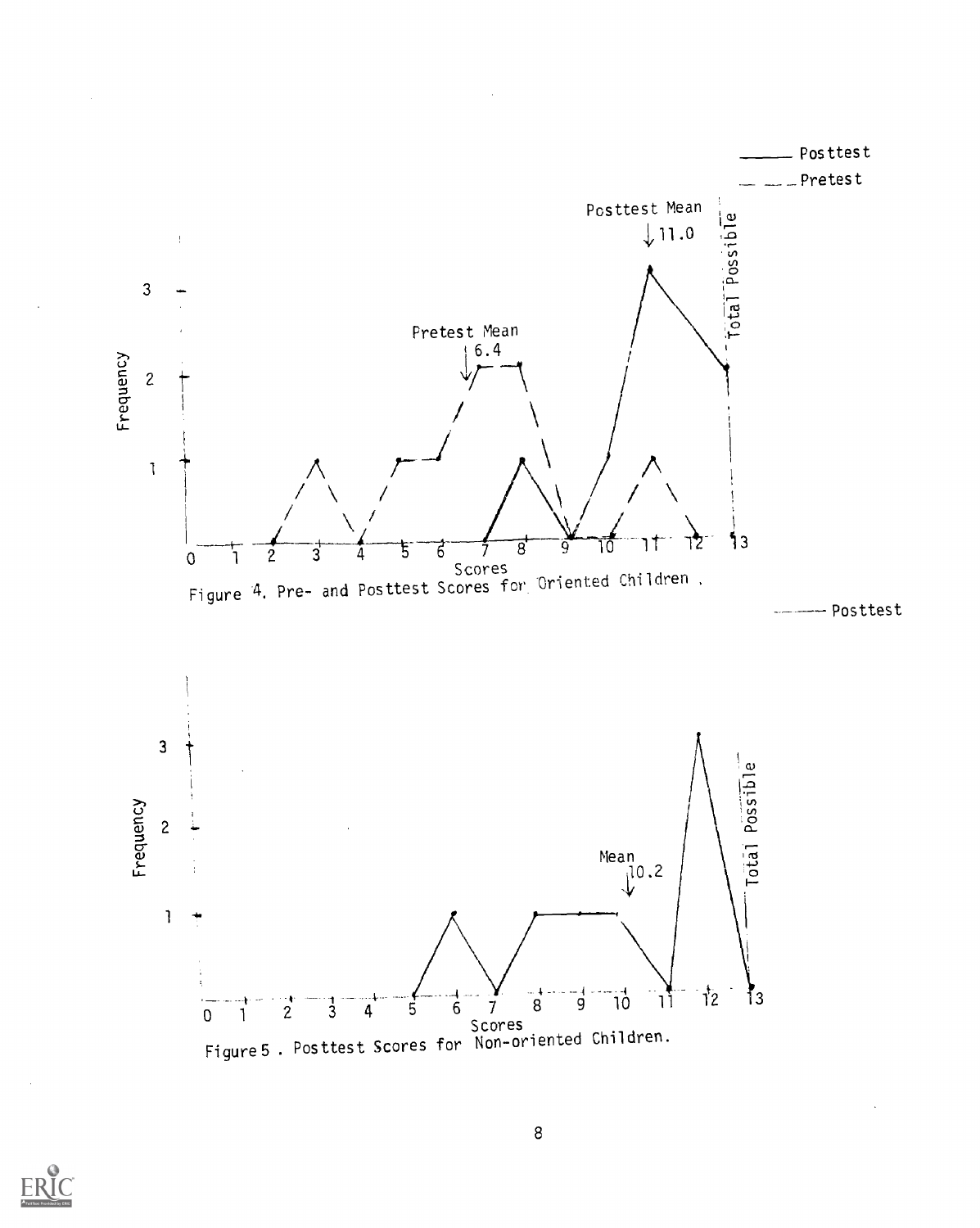

Figure 6. Scores of 12 kindergarten children on see-saw posttest.

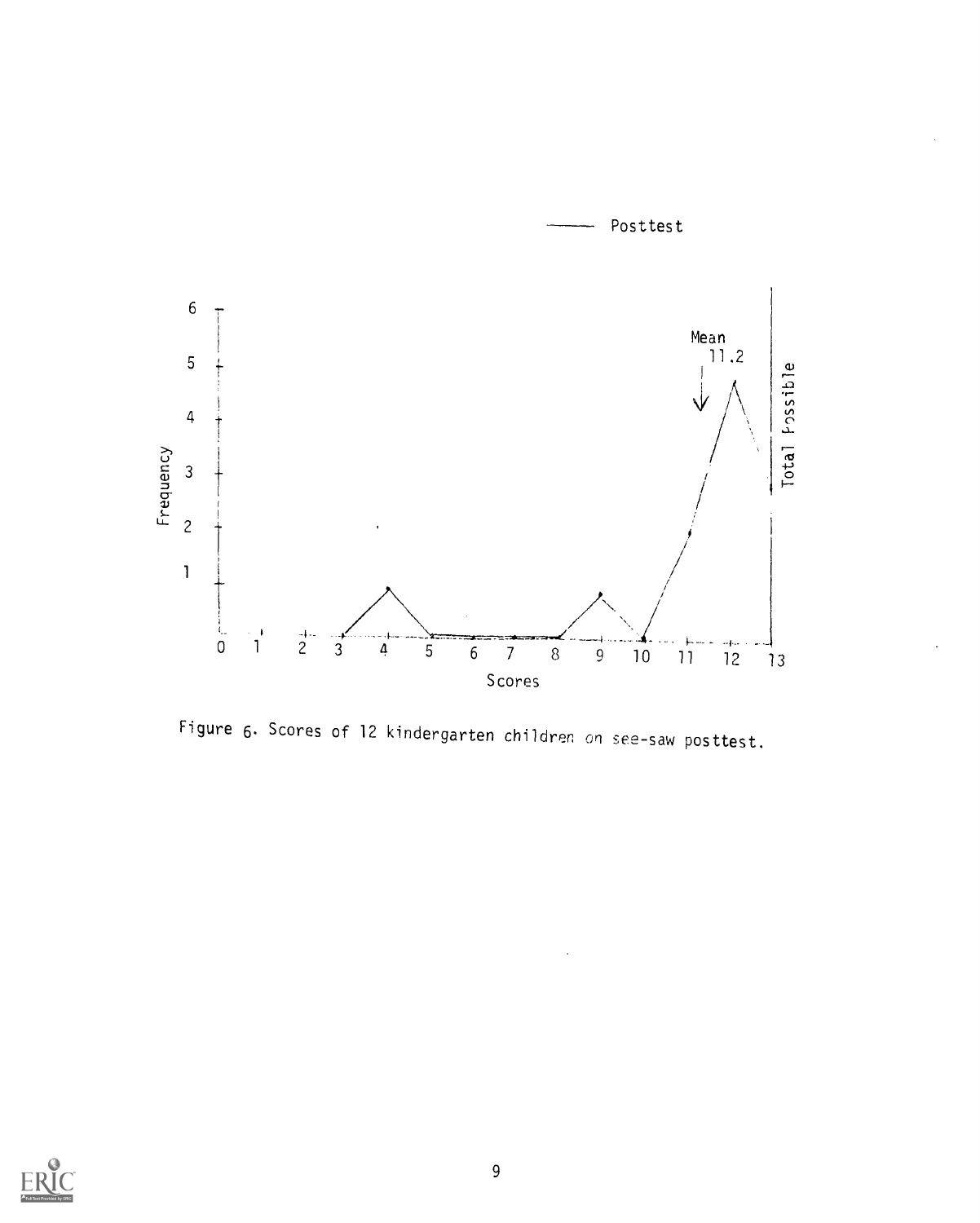The creation of learning centers illustrating principles of mechanics for young children need not be a costly enterprise. The materials used in the present investigation were simple and inexpensive. They can easily be made by parents or high school shop classes. Additional kinds of equipment can be introduced to provide a richer variety of illustrations of the principle of the lever or other principles may be introduced. For example, it is possible that some children even in kindergarten will wish to explore the use of more than two weights on the balance used in the present study.

One value of the field of mechanics for young chidren is the dynamic aspect of the exploration. The youngster can make things move; forces are being observed and compared. The principles are illustrated in phenomena which are attention getting and yet they are simple enough to be understood by young children. The field of physical science may need further attention in curriculum development for the young child.

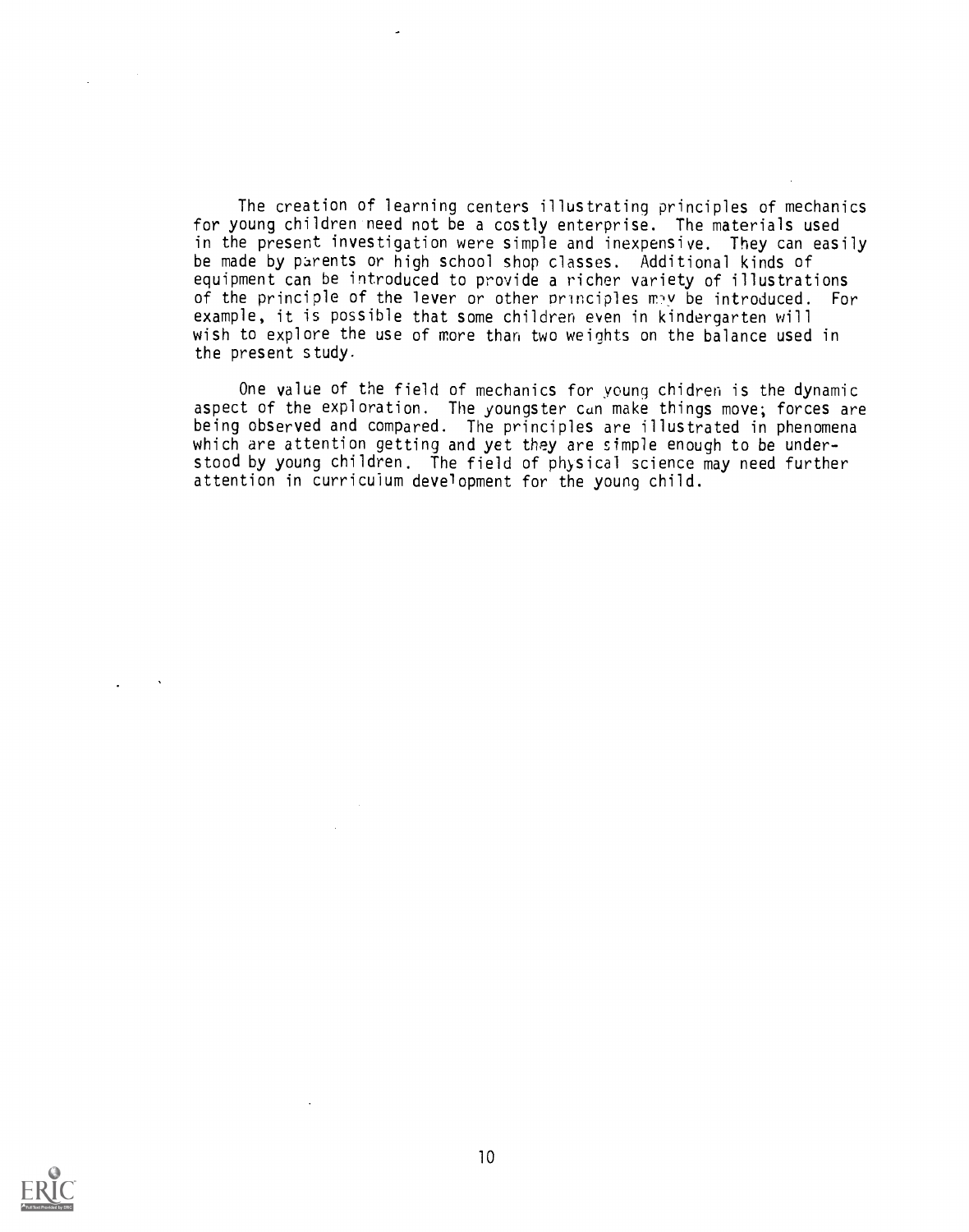# Appendix A

## ORIENTATION TO MONKEY BALANCE GAME

- I. Instructions:
	- A. Orientation: (Purpose: To make sure the child understands that the balance is free when the handle is pressed; that it moves into three possible positions. Do not use terms like left and right.)
- 1. I want to show you how to play this monkey game. This is a balance. It works like a see-saw.
- 2. When I press this handle, (E presses) see how it moves. You move the balance (E presses handle again.)
- 3. It moves in different ways. You press the handle. When I push here (left) it moves this way.
- 4. (E presses the handle again). When I push here (right), it moves this way.
- 5. Sometimes it stays level. (No push but press)
	- B. Use of bar: (Purpose: to have child understand that he can move the bar to show where the balance will move.)
- 1. Now, here is a little bar.
- 2. You can make it move just like the big balance moves. You can move it here, or here, or here.
- 3. (E presses handle and tilts balance) Now you move it. (Make sure child moves it to the three positions.)
- 4. Now make the little bar look just like the big balance. (Press han'le and move the balance to the left) Does it look like the big balance? Right!
- 5. (E presses handle and moves the balance to the right) Now make the bar look like the big balance. Does it look like the big balance? Right!
- 6. (Have balance level) Now make the bar look like the big balance.

Repeat above sequence until child can match.